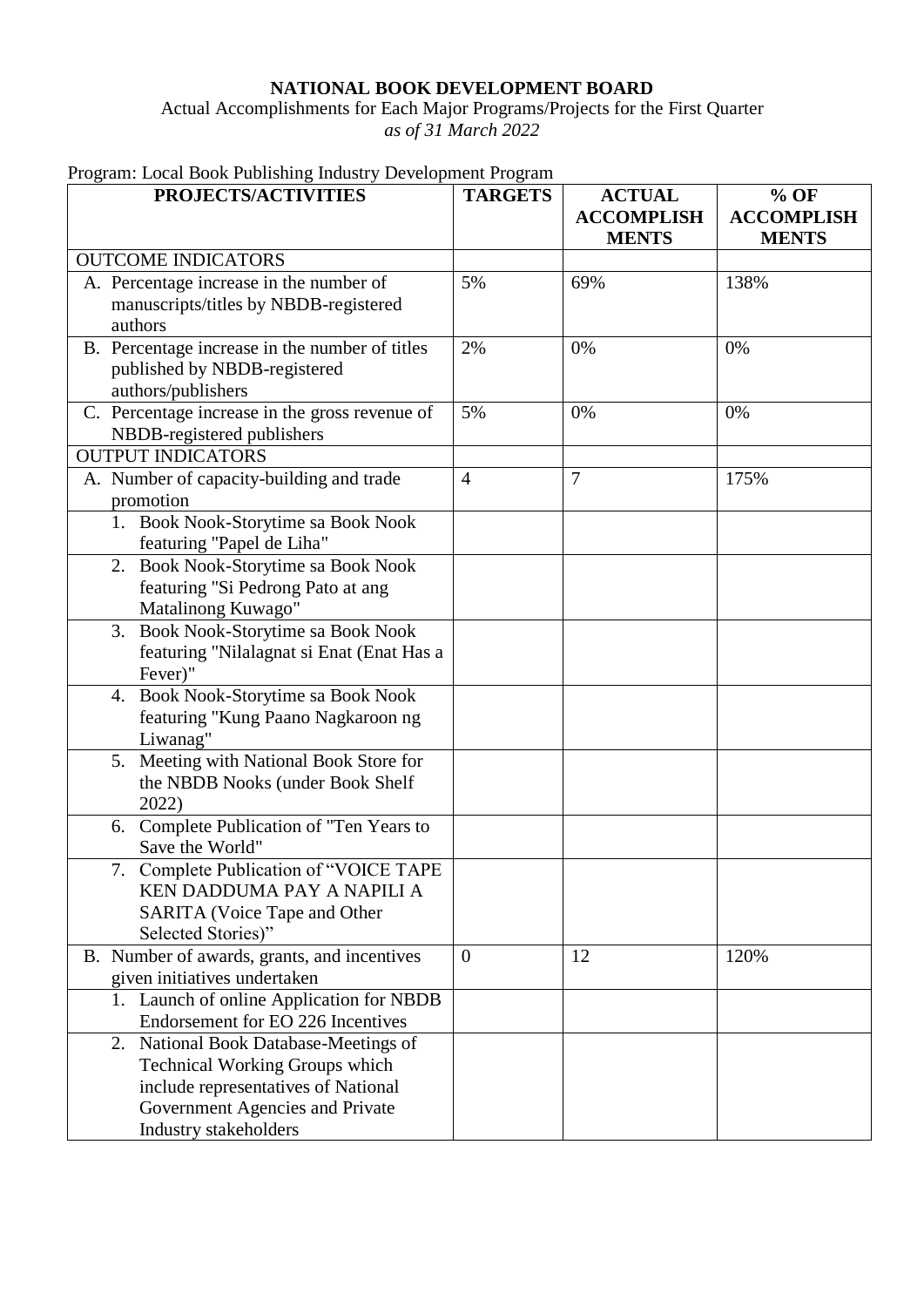| 3. TADFI-Philippine Bible Society, Cream                      |              |    |      |
|---------------------------------------------------------------|--------------|----|------|
| Paper XLNT for Bible Printing, 34.65"                         |              |    |      |
| RW, 34 GSM-260 MT                                             |              |    |      |
| 4. TADFI-Blommbooks, Inc., Uncoated                           |              |    |      |
| White Paper (Woodfree) 34" RW, 60                             |              |    |      |
| GSM, 691 MT                                                   |              |    |      |
| 5. TADFI-Bloombooks, Inc., Uncoated                           |              |    |      |
| White Paper (Woodfree) 25" RW, 70                             |              |    |      |
| <b>GSM-227 MT</b>                                             |              |    |      |
| 6. Launch of Creative Nation Grant Online                     |              |    |      |
| Application                                                   |              |    |      |
| 7. Launch of TADFI Online Application                         |              |    |      |
| Form                                                          |              |    |      |
| 8. Launch of Regional Book Fair Online                        |              |    |      |
| <b>Application Form</b>                                       |              |    |      |
| 9. Make the CREATE Law Work For                               |              |    |      |
| You-Stakeholders Consultation on the                          |              |    |      |
| Book Publishing Guidelines and                                |              |    |      |
| Strategic Investments Priorities Plan                         |              |    |      |
| 10. Kapihan with Publishers and Printers                      |              |    |      |
| 11. Complete publication of "AN                               |              |    |      |
| <b>GAMGAM NA ADARNA: Bikol</b>                                |              |    |      |
| Translation of Ibong Adarna"                                  |              |    |      |
| 12. Complete publication of "ANG                              |              |    |      |
|                                                               |              |    |      |
|                                                               |              |    |      |
| <b>BULKAN AT ANG BUNTALA"</b>                                 |              |    |      |
| C. Number of policies developed, researches                   | $\mathbf{1}$ | 11 | 110% |
| conducted, information systems developed                      |              |    |      |
| and/or managed, and information campaigns                     |              |    |      |
| conducted                                                     |              |    |      |
| 1. Accreditation of Civil Society                             |              |    |      |
| Organizations (CSO), Government                               |              |    |      |
| Agencies, and individuals engaged in                          |              |    |      |
| the continuing development of the                             |              |    |      |
| Philippine Book Publishing Industry                           |              |    |      |
| 2. Launch of New Beta E-registration form                     |              |    |      |
| 3. Stakeholder Consultation: On the Same                      |              |    |      |
| Page with NBDB-Session 1-Grants?                              |              |    |      |
| Subsidies?                                                    |              |    |      |
| Stakeholder Consultation: On the Same<br>4.                   |              |    |      |
| Page with NBDB-Session 2-A Closer                             |              |    |      |
| Look at the NBDB Law                                          |              |    |      |
| 5. Stakeholder Consultation: On the Same                      |              |    |      |
| Page with NBDB-Session 3-Managing                             |              |    |      |
| Your Book Catalog                                             |              |    |      |
| Policy Development-Attendance at the<br>6.                    |              |    |      |
| Department of Education Bureau of                             |              |    |      |
| Learning Resources (DepEd-BLR)                                |              |    |      |
| workshop on the policy on textbook<br>required range of pages |              |    |      |